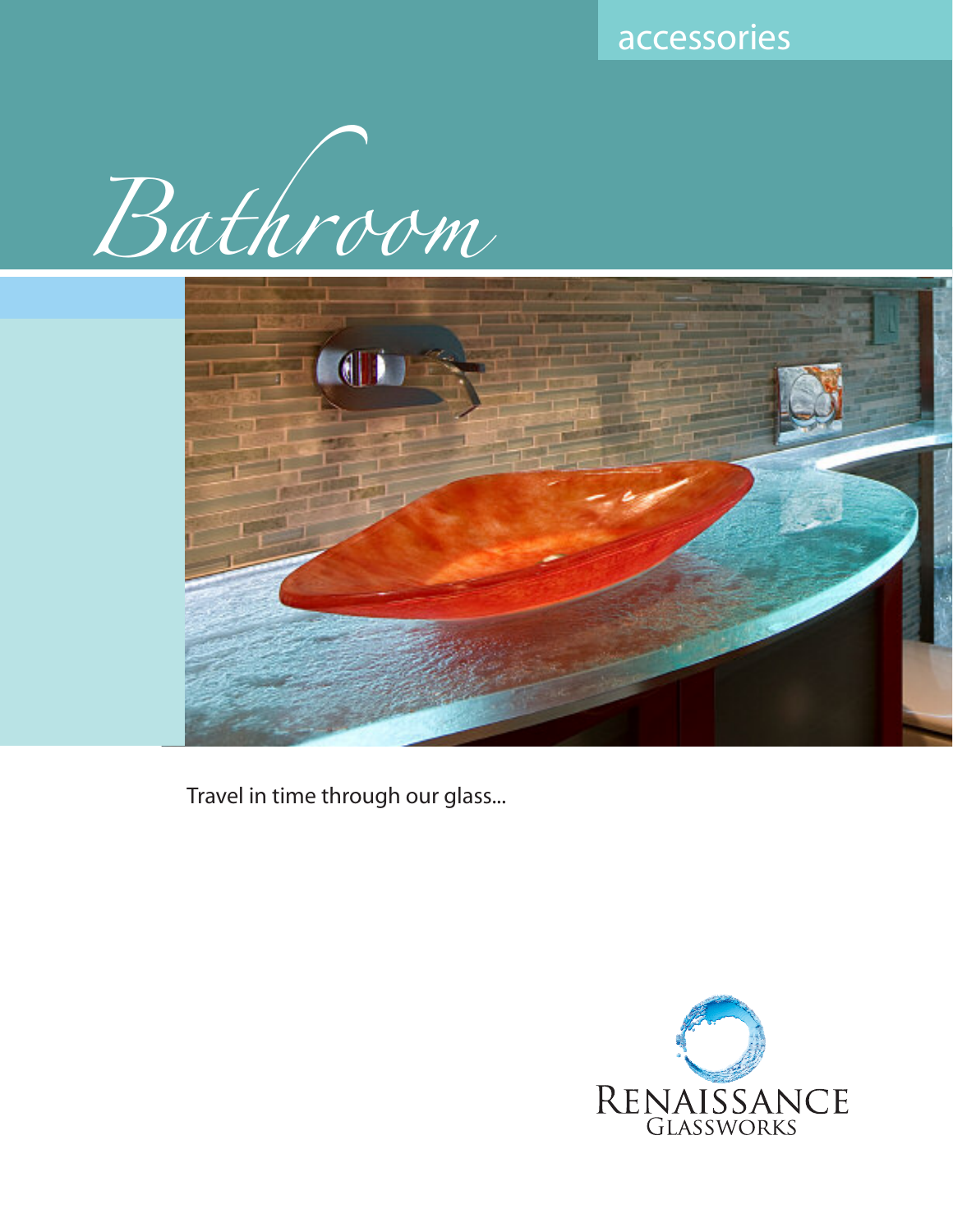Renaissance Glassworks is an avant-garde manufacturer of luxury glass products. We are proud to offer our customers unique state of the art and high quality glass bathroom and kitchen items. The techniques we have developed over the years allow us to deliver elegant, nicely designe vessels, basins, mirrors, vanities, tiles, shower enclosures, kitchen backsplashes and countertops, as well as unlimited possibilities of customized architectural and decorative products of your own creation.

The infinite quest for excellence

This catalogue is filled with newly designed products, allowing customers to have more options to satisfy their decorative needs. A technical information section is included to provide you with the basic knowledge needed to help you feel more confident when selling Renaissance glassworks products. The catalogue is also designed to expand with future collections and products.

All of Renaissance glassworks' products are compatible with American and international plumbing standards. Each order is carefully prepared and all Renaissance employees are dedicated to ensuring that you are entirely satisfied with our products.

We welcome all architect, designer, and personal custom projects. Our product development team will assist you in producing a one-of-a-kind glass piece of art you will enjoy.

**Alain Ross** President & CEO, Renaissance Glassworks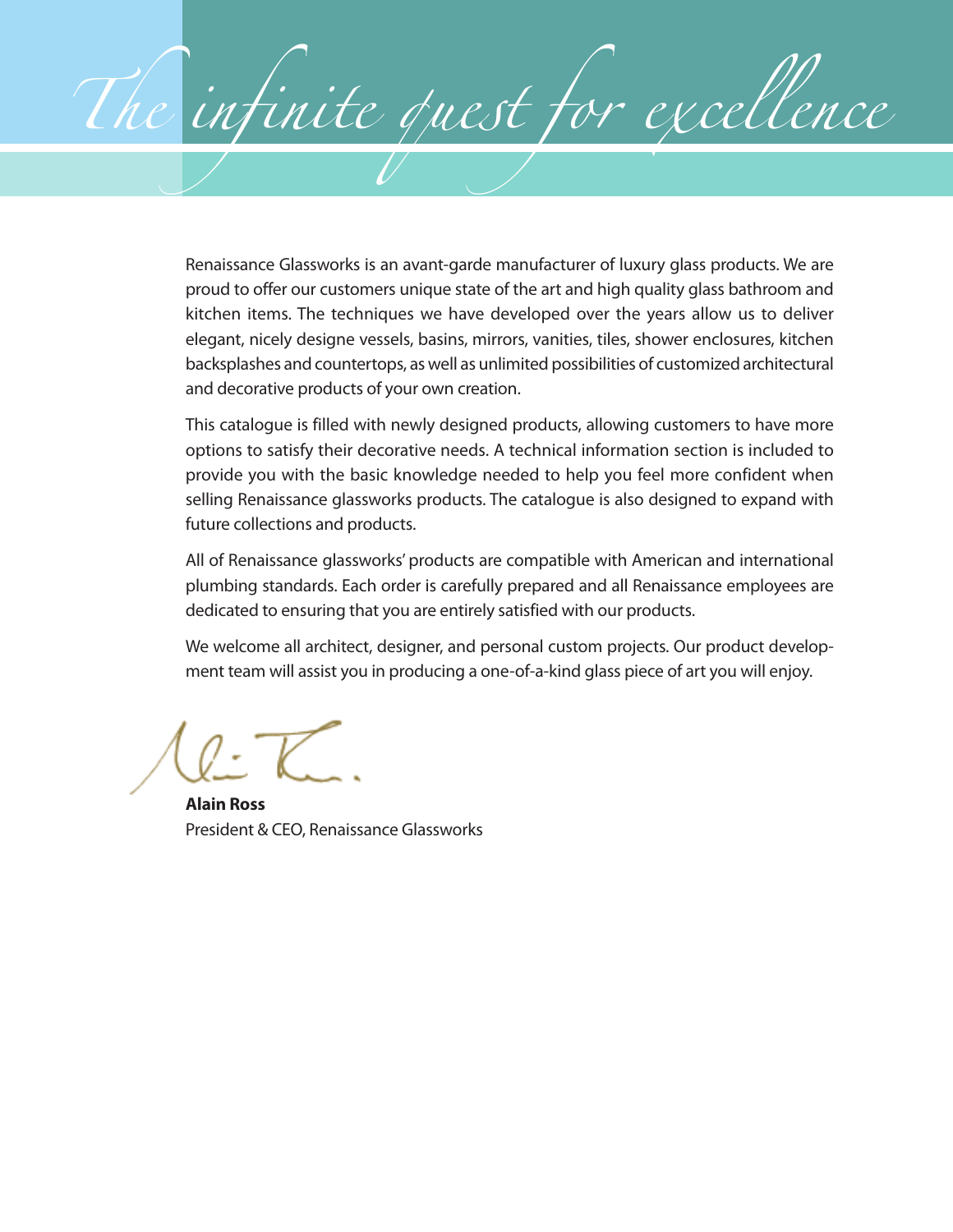## **Durability and care of glass sinks**

**Durability :** All RENAISSANCE GLASSWORKS glass sinks are sturdy and made of highly resistant glass, are scratch resistant, stain resistant, will not lose their discoloration, are easy to clean, and are fully recyclable. Each sink goes through thermal shock quality control, before being shipped. However, users should avoid pouring scalding hot water or ice water into a glass sink. The sudden temperature changes that result cause "thermal shock" and may cause the glass to crack or shatter. Once cracked, the entire glass sink should be replaced.

Our professionally made glass sinks resist breakage due to small accidents, such as dropping a brush or small objects into the basin. However, a heavy object can shatter a glass sink, just as if it were a porcelain sink.

**Care:** The RENAISSANCE GLASSWORKS glass sinks are tough enough to withstand everyday wear and remain as beautiful as the day they were purchased, when treated properly. They require no more special attention than a standard porcelain sink. If water spots occur, a solution of vinegar and warm water will dissolve the spots.

**WARNING:**Never use an abrasive cleaner of any kind on your glass or hardware. Many components are coated with a clear lacquer that will be irreparably damaged if subjected to harsh chemicals or scrubbing devices.

**Installation:** The use of a professional plumber is recommended for sink installation. Most breakage occurs during installation. **The drain and faucets on a glass vessel sink should only be hand-tightened**. Glass sinks should never be installed where indoor temperatures are unregulated, because wide temperature variances can cause thermal shock and breakage.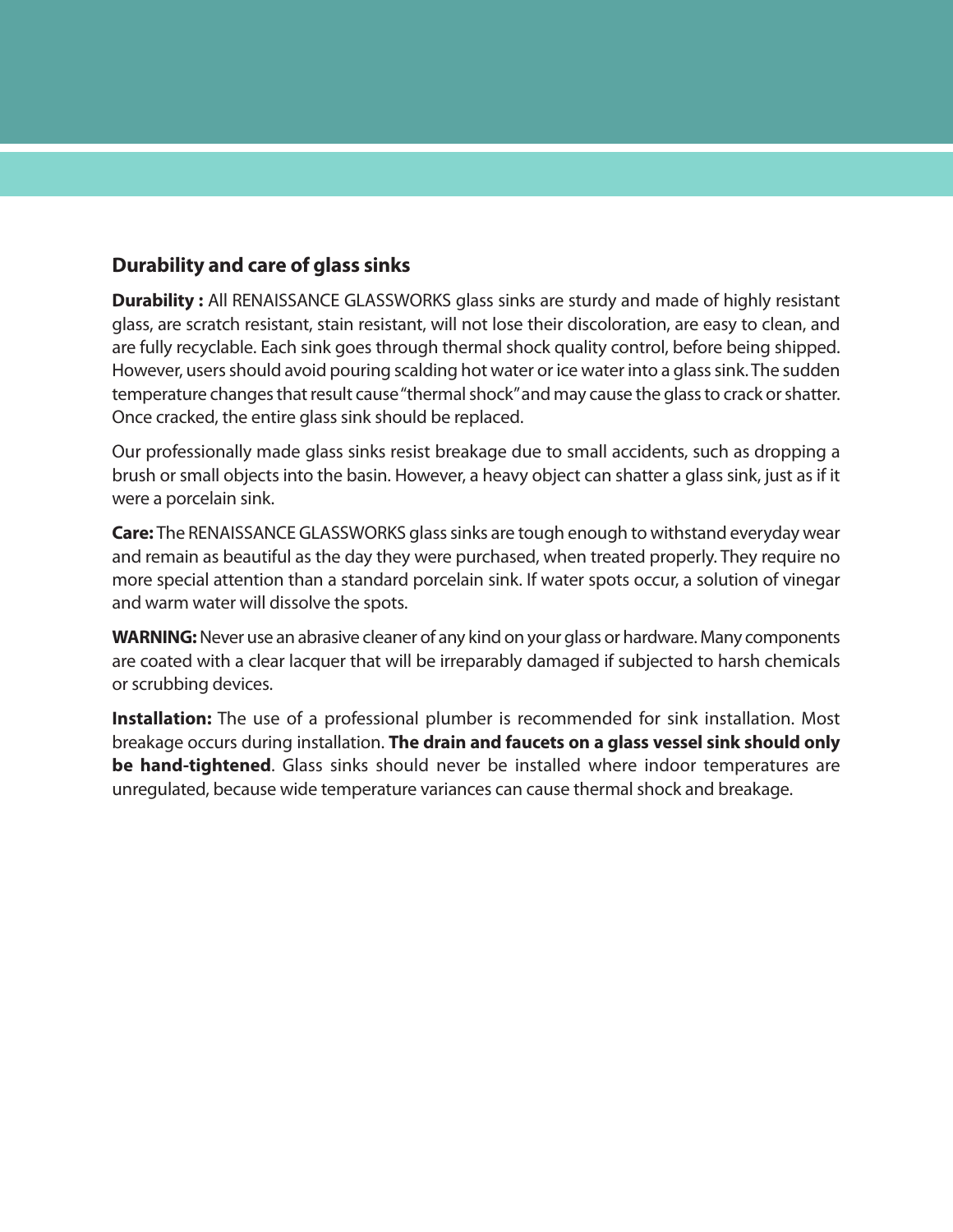



 **\$149.00 \$269.00**

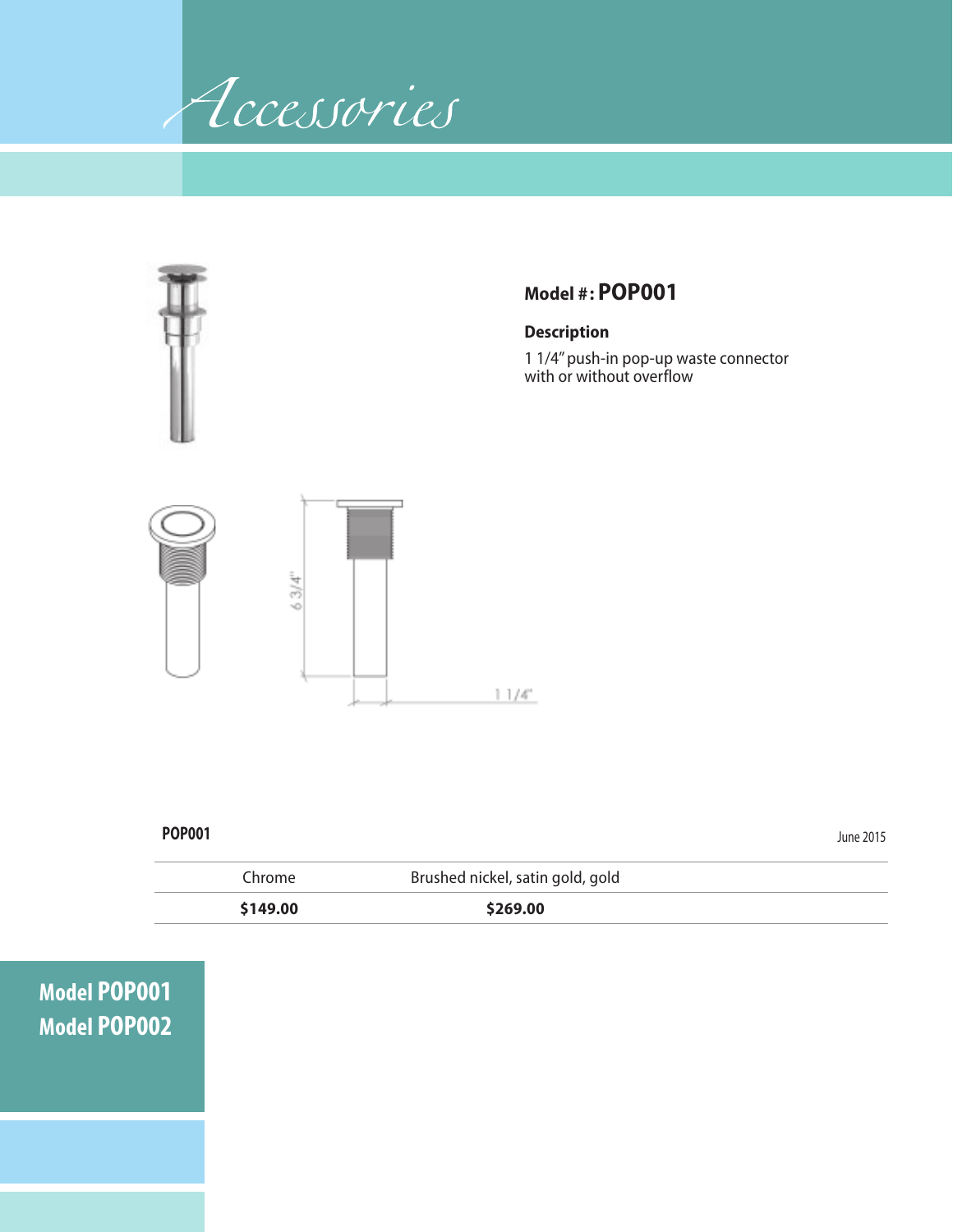

| Chrome   | Brushed nickel, satin gold, gold |  |
|----------|----------------------------------|--|
| \$149.00 | \$269.00                         |  |

#### **Shipping conditions :**

F.O.B. St-Lambert, Quebec, Canada Please allow us 2 business days to prepare your order Fedex ground for North America

**www.renaissanceglassworks.com** Tel: 1-888-414-4022 or 1-450-923-3727 Fax 1-450-923-7450 Email: info@renaissanceglassworks.com

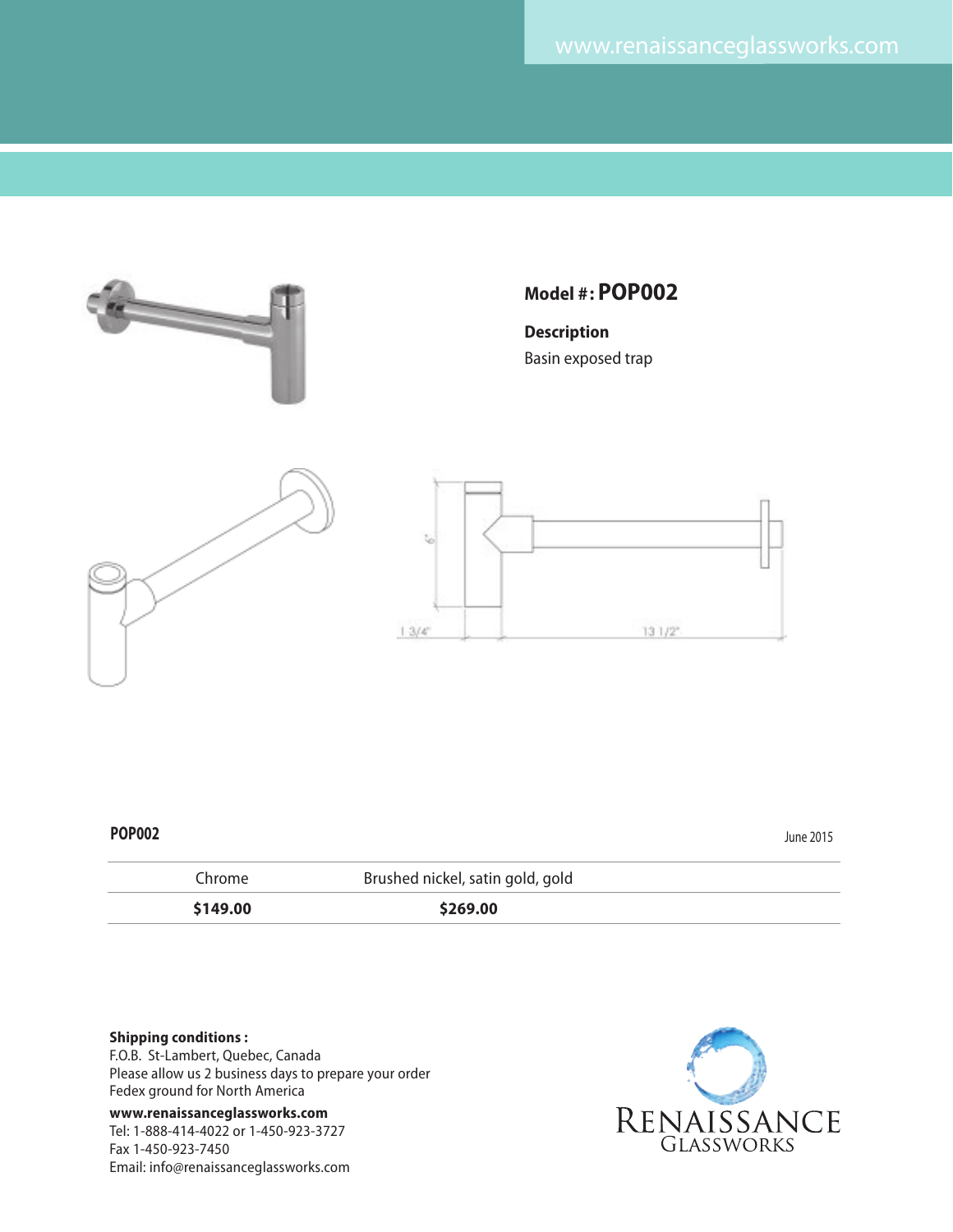Accessories



# **Model #: POP003**

### **Description**

Basin exposed trap with 1 1/4¨ push-in pop-up waste assembly



| POP003 |          |                                  | June 2015 |
|--------|----------|----------------------------------|-----------|
|        | Chrome   | Brushed nickel, satin gold, gold |           |
|        | \$229.00 | \$469.00                         |           |

**Model POP003 Model LA016 to LA019**